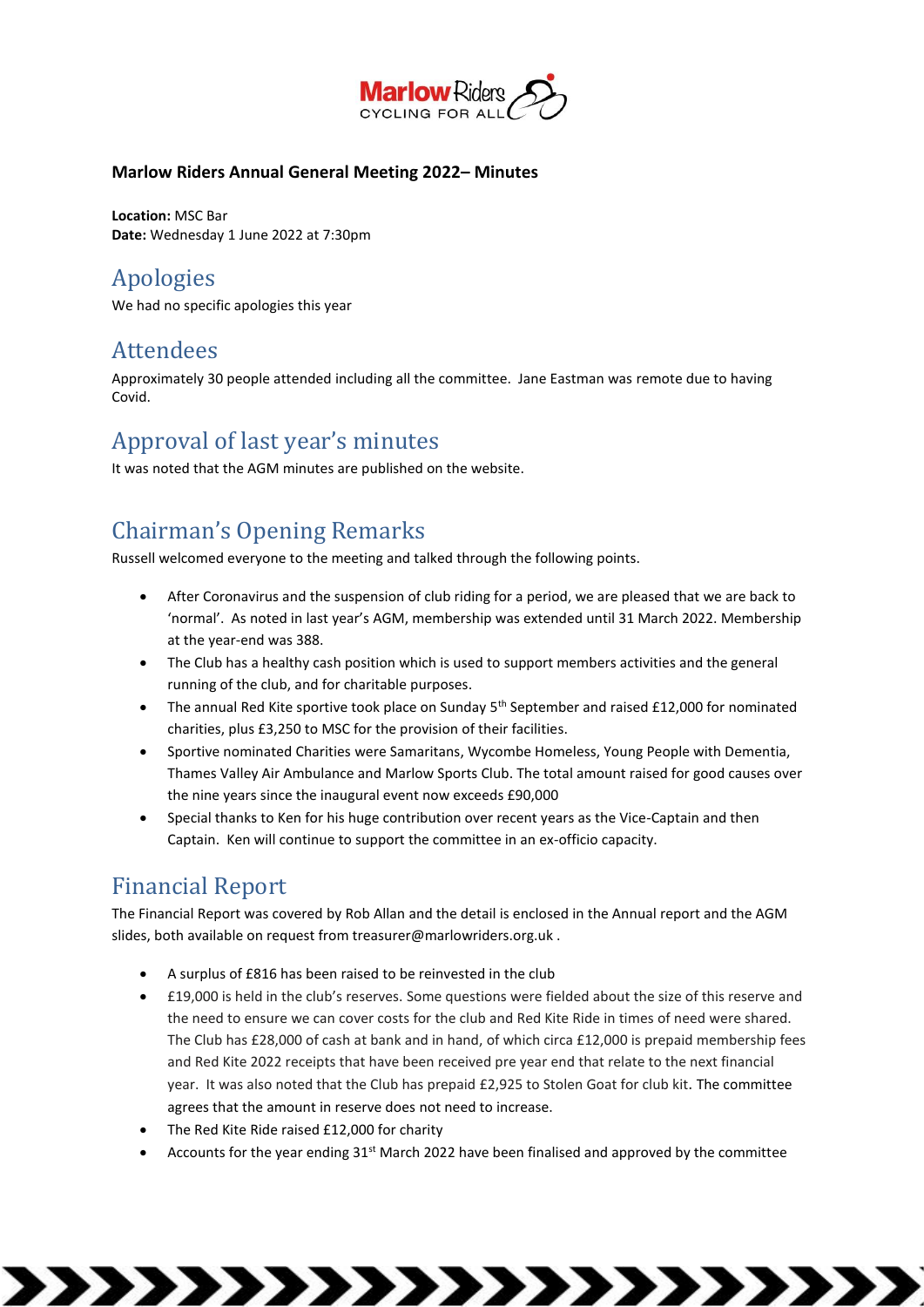

### Future plans

- Maintain the membership fee at £40
	- Cap membership for the foreseeable future at about 375, to …
		- Retain the 'one club' feel
		- Ensure we have the appropriate number of Ride Leaders to ride safely
		- Remain within the capacity of our coffee stop venues
		- Gain support for club social events
- Promote safety and the enjoyment of cycling through ongoing training and coaching for our members
	- "Ride Leaders", "Group Riding", "First Aid" courses and new member induction
		- Educational Talks on Nutrition, Exercise, and general Health & Wellbeing
		- Bike maintenance, puncture repair & route planning workshops
		- Provision of free helmet tags and foil blankets
- Investigate how to encourage younger members
- Continue our important support of local charities

## Appointment of Marlow Riders Committee Members

Ken McCrorie retires as Club Captain with thanks after many, many years of excellent service. He will continue to work with the Committee in an ex-officio capacity

| Chairman                 | Russell King (remaining)                                 |                                                              |
|--------------------------|----------------------------------------------------------|--------------------------------------------------------------|
| <b>Treasurer</b>         | Rob Allan (remaining)                                    |                                                              |
| Captain                  | Jane Eastman (new)                                       | proposed by Ken McCrorie and seconded<br>by Richard Denis    |
| <b>Vice-Captain</b>      | Emily Munnoch (new)                                      | proposed by Kylie Grant and seconded by<br>Judi Badenoch     |
| <b>Vice-Captain</b>      | Allen Lewis (new)                                        | proposed by Rob Allan and seconded by<br><b>Phil Duck</b>    |
| <b>Vice-Captain</b>      | Kylie Grant (remaining)                                  |                                                              |
| <b>Club Secretary</b>    | Elaine Iley (acting whilst looking for a<br>replacement) |                                                              |
| <b>Members</b>           | Graeme Badenoch (new)                                    | proposed by Jane Eastman and seconded                        |
| Representative           |                                                          | by Phil Greenhalgh                                           |
| <b>Red Kite Director</b> | Kylie Grant (new)                                        | proposed by Russell King and seconded by<br>Graeme Badenoch. |

The changes to the committee were voted in as follows:

It was noted that it takes many members to make the club work, including David Harvey representing MR on MSC committee. Andi West on communications, Goncalo Ferreira on coffee stops, Steve Tolmie as safeguarding officer, our web and IT support team. All assistance given running the club is much appreciated.

## Operational Cycling

- Ken noted that the ETs are the biggest section and thanked Gill, Matt and Mike for their organisation.
- He also noted there are evening rides in the summer leaving from the MSC at 6:30pm where groups form on an ad hoc basis. All are welcome.
- He noted the Captain's ride is always a yearly highlight Isle of Wight and he has enjoyed organising it.

,,,,,,,,,,,,,,,,,,,

• He would like to leave a legacy of ride safety in the club – be seen be safe.